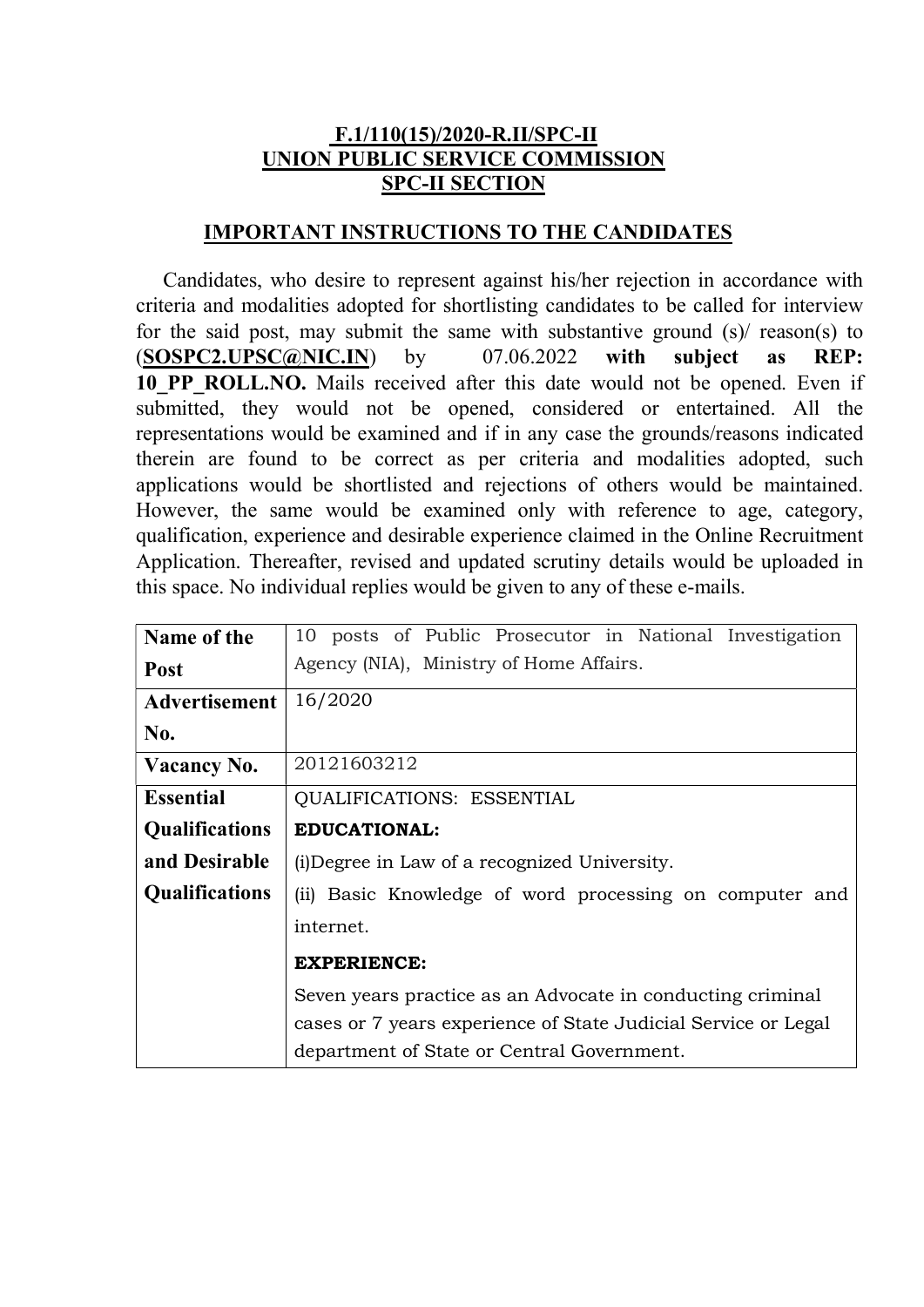| <b>Modalities</b> | i.<br>OBC Candidates having Community Certificate of             |
|-------------------|------------------------------------------------------------------|
| <b>Adopted</b>    | Backward Classes have been considered Eligible                   |
|                   | irrespective of date of issuance of such certificate             |
|                   | provided that the same has not been issued after                 |
|                   | closing date of the application for the extant post              |
|                   | and undertaking will be collected at the time of                 |
|                   | Interview from person who belongs to non-creamy                  |
|                   | layer.                                                           |
|                   | ii.<br>Community Certificate issued after closing date of        |
|                   | the application for the extant post have not been<br>considered. |
|                   | iii.<br>In case of EWS candidates, EWS certificate issued        |
|                   | for 2020-2021 or issued between Financial Year                   |
|                   | 2020-21 has been considered.                                     |
|                   | The Birth Certificate has not considered as valid<br>iv.         |
|                   | proof of date of birth.                                          |
|                   | Candidates having OBC Community certificate<br>v.                |
|                   | issued for their respective state list of OBC                    |
|                   | Community have been considered Not Eligible.                     |
|                   | The Essential Educational Qualification prescribes               |
|                   | "Basic knowledge of word processing on computer                  |
|                   | and internet". Since it is generic and basic                     |
|                   | qualification and everybody in service is expected               |
|                   | to have the said basic knowledge, it is proposed                 |
|                   | that all the shortlisted candidates may be asked to              |
|                   | produce an undertaking that he has the basic                     |
|                   | knowledge of word processing on computer and                     |
|                   | internet on the day of interview.                                |

| 1106117 | 1106353 | 1106779 | 1107818 | 1107941 | 1108415 |
|---------|---------|---------|---------|---------|---------|
| 1106167 | 1106389 | 1106809 | 1107841 | 1107956 | 1117362 |
| 1106214 | 1106424 | 1107266 | 1107859 | 1107968 | 1121162 |
| 1106277 | 1106580 | 1107618 | 1107865 | 1107971 |         |
| 1106312 | 1106755 | 1107803 | 1107929 | 1108197 |         |
|         |         |         |         |         |         |